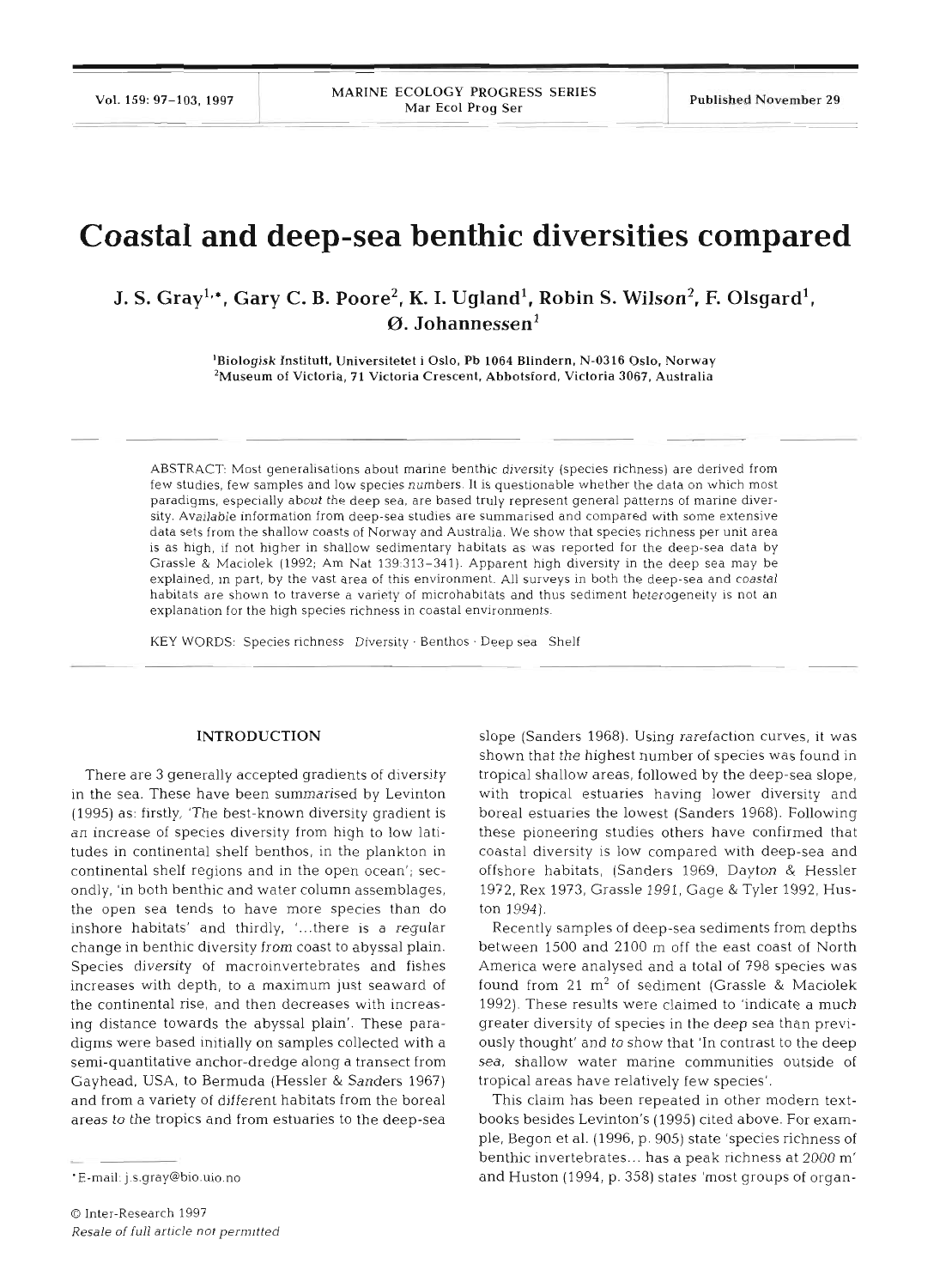isms apparently reach their maximum diversity at depths below the continental slope'.

In contrast Gray (1994) and Coleman et al. (1997) suggest that species richness on a transect along the Norwegian continental shelf and in an area in southern Australia is as high as that of the deep sea as reported by Grassle & Maciolek (1992). In reponse to Gray's paper, Gage (1996, p. 267) claimed that 'there are many other data sets published in the 1970s from pristine shallow water areas... where species richness is much higher than coastal sediments off New England', the locality of Sanders' (1968) original study. He added that Sanders himself found that coastal data from Friday Harbor, San Juan Islands on the US west coast had species richness as high as that of the continental slope (Sanders 1969). Yet Gage cited only 2 papers (Pearson 1970. Gage 1973) to document his argument, both from from the west coast of Scotland, and neither paper contained data on cumulative species:area relationships. Recently, however, Gage (1996) has combined data from the 1973 study to give a species: area curve showing ca 300 species from 11  $\text{m}^2$ , a high figure compared to Sanders' (1968, 1969) data but below the 600 species reported by Gray (1994) and 800 species reported by Coleman et al. (1997). We believe therefore that, despite Gage's claim, there are few published data sets specifically on species area relationships in coastal areas which can be compared with deep-sea data. Thus we contend that more data sets are urgently needed in order to answer the question: Can species richness be equally high in comparable areas of coast and deep sea?

One of the central patterns in biodiversity, noted universally, is that the number of species increases with area sampled (Williamson 1981, Rosenzweig 1995). These species:area curves have often been used to compare species richness between areas, for example a comparison of species richness of neotropical landbirds in different biomes, lowland, subtropical, temperate and puna (Rathbek, cited in Rosenzweig 1995). If one area has a higher species richness per unit area than another, then one can ask whether or not this is due to this area having a higher number of individuals, or alternatively a higher number of habitats, or to it containing more biogeographical provinces per unit area (Rosenzweig 1995, p. 190).

We have 4 coastal data sets which afford a better comparison than data previously published since they are from limited areas [within a few km rather than the transects of 178 km studied by Grassle & Maciolek  $(1992)$  and  $1200$  km studied by Gray  $(1994)$  and from opposite ends of the earth, Australia and Norway. Our data are used to answer the question: Do comparable areas of coast and deep sea have similar species richness?

## **MATERIAL AND METHODS**

We first review the available published data on which most paradigms about deep-sea species richness are based and present them in tabular form.

The first of our 4 coastal data sets were taken in Norway as part of routine monitoring of the effects of the oil industry and mining on the seabed. The organisms were sampled by means of a Van Veen grab  $(0.1 \text{ m}^2)$ with 5 replicates taken per station and the animals retained on a 1 mm sieve were identified to the lowest practical taxonomic level. Only the data for stations unaffected by oil activities are used. The data are taken from small geographical areas. At the Frigg oilfield 5 sets of samples were taken within an area of ca 25 km radius ( $2^{\circ}$  01' to  $2^{\circ}$  33' E, 59° 34' to 60° 05' N) with uniform depth (110 to 118 m), and from a uniform habitat of fine sand.

The second data set is from Jøssingfjord in southern Norway (58° 17' N, 6° 10' E) and from within an area of  $6 \times 3$  km. The stations were all undisturbed and are numbers 53, 55, 58 and 61 from Olsgard (1993) and Olsgard & Hasle (1993), within a depth range of 107 to 185 m and with a sediment median particle diameter ranging from 2.9 to 3.1 phi with a silt clay content between 20.6 and 33.4%. Van Veen grab samples of  $0.1$  m<sup>2</sup> were taken and animals retained on a 1 mm sieve were identified to the lowest taxonomic level.

The third and fourth data sets come from the southeastern coast of Australia. The third is from a broadscale survey of Port Phillip Bay (Poore et al. 1975, R. S. Wilson, S. Heislers & G. C. B. Poore unpubl.), a largely enclosed marine bay of  $1908 \text{ km}^2$  (37° 53' to 38° 21'E, 144° 23' to 145° 07' S) with little freshwater influence. Sediments are coarse sand at depths shallower than 10 m and fine mud down to the maximum depth of 23 m. Smith-McIntyre grab samples of  $0.1 \text{ m}^2$  were taken at 86 stations, 5 replicates at each, throughout the bay between 1969 and 1973. All taxa retained on a 1 mm mesh were identified to species level using the best possible available taxonomy. Even today about half remain undescribed, but were determined as putative species. We present data for the sand and mud stations combined and for the separate sediments. The fourth set comes from a coastal setting (Coleman et al. 1997). Coarse sand sediments in eastern Bass Strait at depths between **11** and 51 m were sampled with 104 Smith-McIntyre grab samples of  $0.1 \text{ m}^2$  over a 50 km distance along the coast  $(37°49'$  to  $38°04'E$ ,  $148^{\circ}00'$  to  $148^{\circ}44'$  S). Species retained on a 0.5 mm mesh were retained and identified.

All studies excluded sessile invertebrates and typically meiofaunal taxa such as nematodes. Poore et al. (1975) tabulated all the data and summarised it for Port Phillip Bay but no species:area relationships have been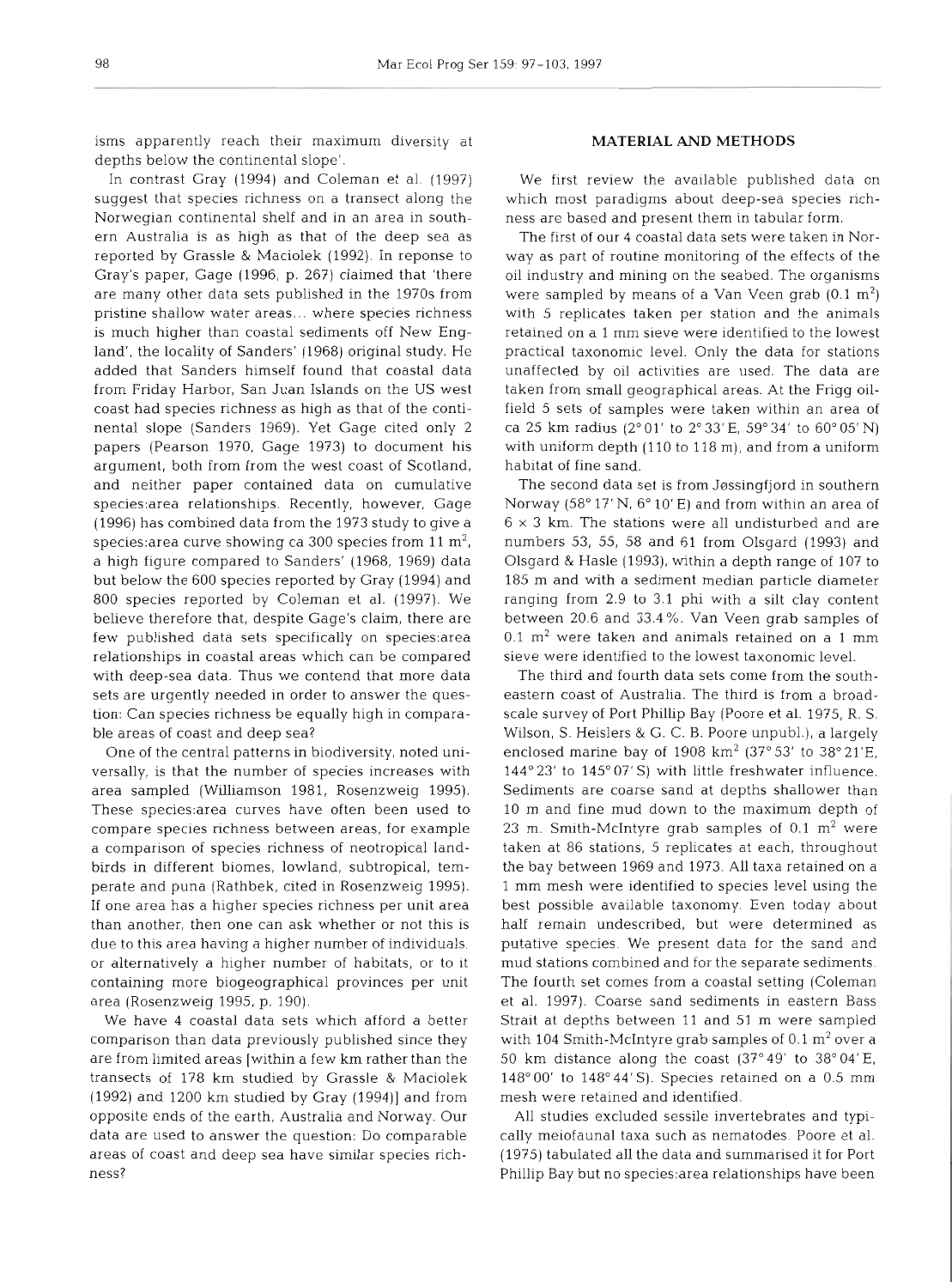calculated. Relationships between species and number of individuals and between species and area for limited numbers of samples in Bass Strait were presented by Coleman et al. (1997) but not for all samples taken. The new analyses presented here are of the original species:station matrices. Cumulative mean species number and standard deviations were calculated using sets of 100 randomised samples for sample areas of minimum size (individual grab samples) and then sample area was increased by pooling areas until the total area sampled at each site was reached.

# **RESULTS**

#### **Critical summary of deep-sea benthic species data**

It is generally claimed (Rex 1973, Gage & Tyler 1992, Grassle & Maciolek 1992, Levinton 1995) that Hessler & Sanders (1967) were the first to show hlgh deep-sea diversity. All the above authors have overlooked a paper by Sars (1872) in which he reported 427 species at depths between 400 and 600 m off the Lofoten Islands, Norway. Thus, it has been known for over a century that many species occur at depths down to 600 m.

Closer examination of recent data (Table 1) shows that the number of species and areas on which generalisations about patterns of marine diversity have been made are taxonomically limited and in most cases surpnsingly low. Sanders (1968, 1969) only dealt with the polychaete-bivalve fraction of the fauna. Rex (1973) dealt with only gastropods, Rex et al. (1993) with gastropods, bivalves and isopods, and Poore et al. (1994) with only isopods. The only exceptions are the studies of Etter & Grassle (1992), who studied the distributions of 1597 species, and Grassle & Maciolek (1992), who studied all species that could be reliably determined.

From the data presented in Table 1 it is understandable that great interest was given to the high species richness recorded by Grassle & Maciolek (1992), which

far exceeds that of previous deep-sea studies. Yet the remaining data are surprisingly poor in species. Sanders' (1968) data, on the basis of which the ideas of low coastal to high deep-sea and high tropical to low temperate diversity gradients were first developed, comprise a remarkably low number of species, having a maximum of 95. Sanders' (1969) data from Friday Harbor, which Gage (1996) stated shows high coastal diversity, report a maximum of 80 species from 2000 individuals for the polychaete-bivalve fraction of the fauna. This is comparable to that of Sanders (1968) for the continental slope. Similarly Rex's (1973) data, on which the pattern of low coastal and abyssal diversity and a maximum diversity at depths of 2000 to 3000 m were first based, have extremely low numbers of species. Likewise Rex et al.'s (1993) study of latitudinal gradients of deep-sea diversity is based on only 100 species. Only Grassle & Maciolek's (1992) transect at 1500 to 2100 m depth and Etter & Grassle's (1992) study of the influence of sediment particle size on the deep-sea diversity have numbers appropriate to analyse broad-scale patterns of biodiversity. Etter & Grassle's (1992) study is not an ecological sample of a given area but a compilation of data from the whole of the N. Atlantic and thus is not comparable.

### **Data from the coasts of Norway and Australia**

Total numbers of species and individuals, area sampled and depth range are presented (Table 2). Fig. 1 plots the cumulative number of species against area for the Norwegian and Australian coasts as means  $(\pm SD)$  for 100 randomised samples of each sample size (e.g. 0.5,  $1.0 \,\mathrm{m}^2$ , etc.). We are not able to explain the greater variability of the Australian data compared with the Norwegian data.

Table 2 and Fig. 1 show that for similar areas of sea bed coastal habitats of Norway and Australia are as rich in species as the habitat in Grassle & Maciolek (1992), the only comparable deep-sea study. Grassle  $&$ 

| Source                    | No. of species | No. of individuals | Area sampled $(m2)$ | Depth $(m)$  |  |
|---------------------------|----------------|--------------------|---------------------|--------------|--|
| Hessler & Sanders (1967)  | 196-365        | 3737-25242         |                     | 1330-4680    |  |
| Sanders (1968)            | $10 - 95$      | 276-9716           |                     | $300 - 2500$ |  |
| Sanders (1969)            | -80            | 2000               |                     | $15 - 92$    |  |
| Rex (1973)                | 136            | 9034               |                     | $70 - 4970$  |  |
| Hessler & Jumars (1974)   | 108            | 648                | 2.5                 | 5500-5800    |  |
| Grassle & Maciolek (1992) | 798            | 90677              | 21                  | 1500-2100    |  |
| Etter & Grassle (1992)    | 1597           | 272009             | 139.5               | $250 - 3029$ |  |
| Rex et al. (1993)         | ca 100         | 214508             |                     | $500 - 4000$ |  |
| Poore et al. (1994)       | 359            | 6870               |                     | $200 - 3150$ |  |

Table 1. Numbers of species and individuals, depth and area used to make generalisations about deep-sea diversity patterns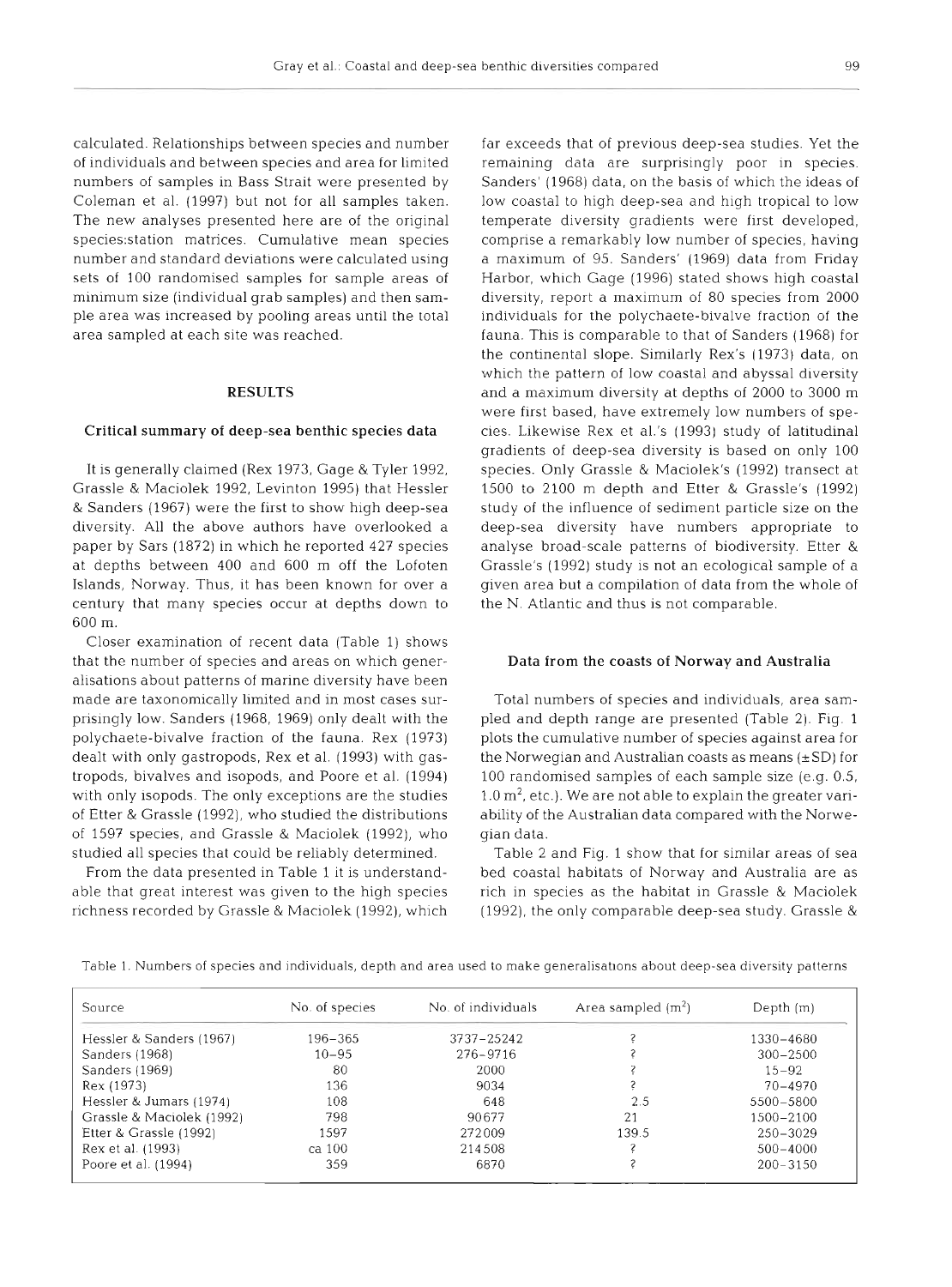

Fig. 1. Mean cumulative number of species against area with 100 randomised samples for each sample area size. (a) Port Phillip Bay. Australia; (b) Bass Strait, Australia; (c) Jassingfjord, Norwegian coast; (d) Frigg area, Norwegian shelf. Error bars are SD

Maciolek (1992) reported 698 species from 90000 individuals in 21 **m2,** whereas the Bass Strait data, the most rich of our 4, shows 803 species from 60258 individuals in  $10.2 \text{ m}^2$ . Other surveys support high number of species in coastal regions: 572 species in 12.3  $m<sup>2</sup>$  in Western Port, Australia (Coleman et al. 1978), and 620 species in 50  $\text{m}^2$  and 40000 individuals on the Norwegian shelf at 70 to 305 m depth (Gray 1994).

# **DISCUSSION**

It is clear from the analyses presented here (Fig. 1, Tables 1 & 2) that species richness per unit area in deep sea and coastal environments is of the same order of magnitude and neither can be said to be consistently higher than the other. Criticisms of this stance cannot be based on the adequacy of the data (in neither habi-

|  |  |  |  |  |  |  |  | Table 2. Species numbers in some coastal sediments |  |
|--|--|--|--|--|--|--|--|----------------------------------------------------|--|
|--|--|--|--|--|--|--|--|----------------------------------------------------|--|

| Region                                            | No. of<br>species | No. of<br>individuals | Area<br>(m <sup>2</sup> ) | Depth<br>(m) | Source               |  |
|---------------------------------------------------|-------------------|-----------------------|---------------------------|--------------|----------------------|--|
| Jøssingfjord, Norwegian coast                     | 358               | 38569                 | 7.2                       | $107 - 185$  | This paper           |  |
| Frigg, Norwegian shelf                            | 592               | 290401                | 75                        | 70           | This paper           |  |
| Port Phillip Bay, Australia                       | 580               | 156274                | 43                        | $2 - 23$     | This paper           |  |
| Port Phillip Bay, sand                            | 542               | 49582                 | 15                        | $2 - 10$     | This paper           |  |
| Port Phillip Bay, mud                             | 303               | 93173                 | 27.5                      | $9 - 23$     | This paper           |  |
| Bass Strait, Australia                            | 803               | 60258                 | 10.4                      | $11 - 51$    | This paper           |  |
| Lochs Linnhe & Eil, Scotland                      | 323               | 13014                 | 12                        | $9 - 111$    | Pearson (1970)       |  |
| Firth of Lorne, Loch Etive, Loch Creran, Scotland | ca 300            | ca 37000              | 11                        | $24 - 117$   | Gage (1973)          |  |
| Irish Sea                                         | 326 <sup>a</sup>  | 36607                 | 11.4                      | $7 - 130$    | Mackie et al. (1997) |  |
| <sup>a</sup> Polychaetes only                     |                   |                       |                           |              |                      |  |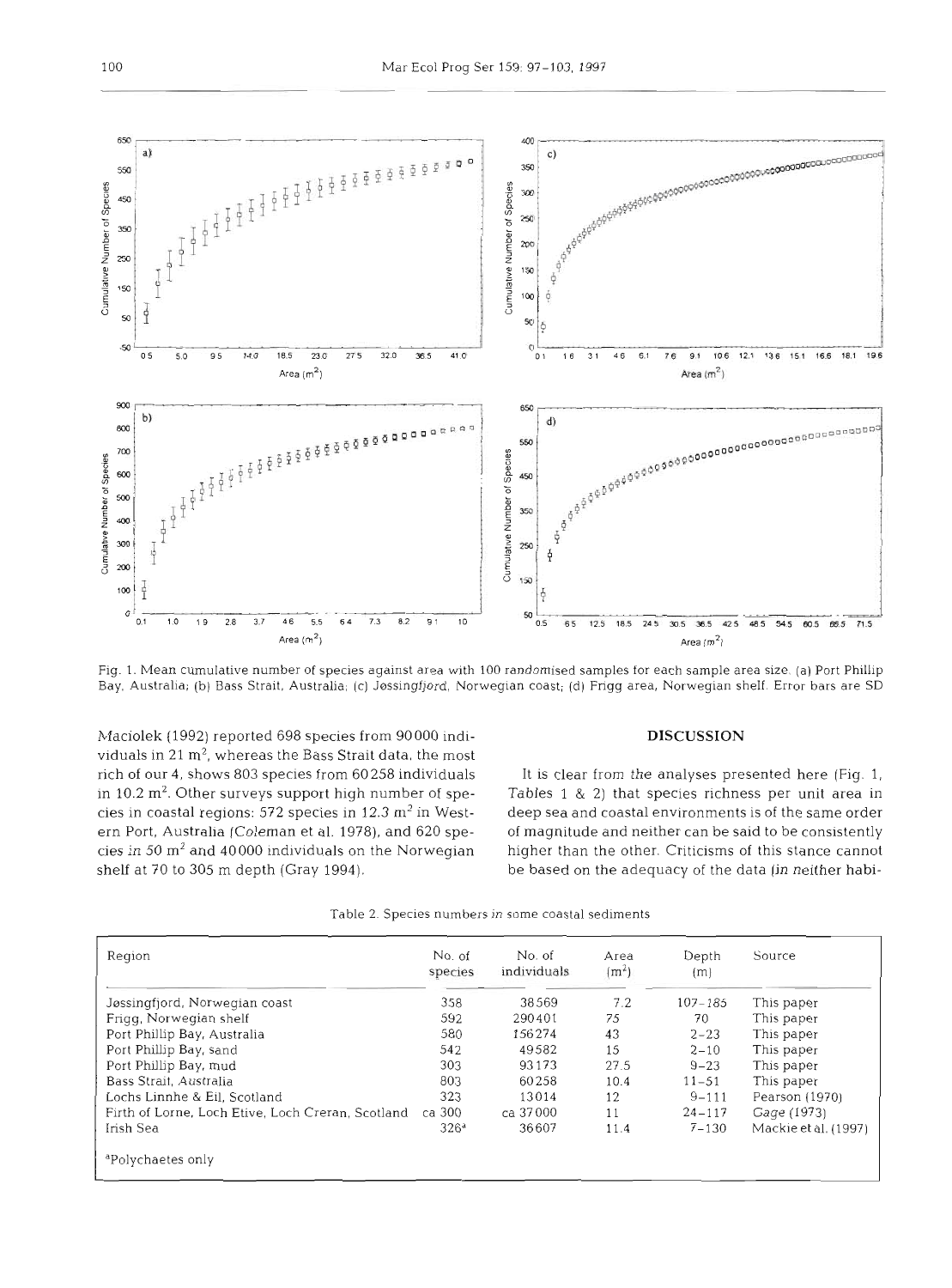tat are many sample series available). Of more consequence is the depth range sampled. All our shelf sample sets come from a narrow depth range, 60 m maximum while the comparable deep-sea sets are usually from depth ranges of 600 m and usually >2000 m.

We first examine species:area relationships. Abele & Walters (1979) reanalysed Sanders (1968) data and showed convincingly that over all the data sets obtained by Sanders (1968) species richness increased in proportion to the area sampled and concluded that the deep sea is not extraordinarily species rich and that estuaries are not depauperate in these terms. Their conclusions seem not to be generally known or accepted. Our data support this hypothesis since comparable areas of coastal sediments have similar species numbers to the deep-sea sediments studied by Grassle & Maciolek (1992). Not all areas of either the coast or the deep sea have high diversity. It is well known that coastal areas with high physical variability such as estuaries have low diversity. Similarly Jumars (1976) showed low species numbers in the deep sea Santa Catalina Basin, off the coast of California, as did Blake & Hilbig (1994) for depths between 530 and 2003 m off the eastern USA. The Norwegian Sea at depths of 4000 m is known to have low diversity (Rex et al. 1993). Olsgard & Gray (1995) have reviewed a large number of data sets from the North Sea that are subjected to effects of oil and gas exploration and show species richness somewhat lower than those illustrated h but higher than all those from the deep-sea studies in Table 1, except that of Grassle & Maciolek (1992). It is likely that there is a considerable range in species:area relationships in both coastal and deep sea areas. More data sets, especially from tropical areas, are urgently needed.

Given that areas of high species richness in coastal and deep sea areas have similar species:area relationships, is there any evidence that coastal and deep sea areas differ in species:individual relationships? Fig. 2 plots the number of species against number of individuals for estuarine (E), coastal (C) and deep sea (D) data sets. The outlying data set of Etter & Grassle (1992) (1597 species from 272009 individuals) differs from the others in that it is data compiled from the whole of the North Atlantic and not from a restric geographical area. The most detailed set from a restricted area of the deep sea (Grassle & Maciolek 1992) has approximately the same species:individuals ratio as coastal data. On the evidence available the is no difference between species:individual relationships between species-rich areas of coast and deep sea. An interesting observation is that there appears to be an increase in species number with number of individuals up to an asymptote at around 800 species, but this suggestion is based on relatively few data sets



Fig. 2. Number of species against number of individuals for estuarine (E), coastal (C) and deep-sea (D) data sets in Tables 1

and is probably limited by the geographical extent of the surveys selected. The numbers of species present are much higher on wider scales.

Another often raised criticism of comparing coastal data with the deep sea (e.g. Gage 1996 and referees of this paper) is that one is not comparing like with like since the coastal data are from a variety of habitats whereas the deep sea data are from one single habitat. This argument states that deep-sea sediments comprise only one habitat, soft muddy sediment, whereas the coast has more habitats. Gage (1996) even goes so far as to suggest that one cannot compare shelf and deep-sea data since one is comparing within-habitat  $(\alpha)$  diversity (the homogeneous sediments of the deep-sea) with between-habitat  $(\beta)$ diversity (the heterogeneous sediments of the coastal area). This we believe is a fallacious argument since it is possible to compare species:area relationships without having to consider habitat. (For example, one can ask whether a tropical rain forest has higher species richness per unit area than a boreal deciduous forest.) We are further surprised that critics of our attempts to compare coastal and deep-sea benthic communities claim that Sanders (1968) original paper is a withinhabitat comparison. Again, this argument was carefully analysed by Abele & Walters (1979, their Table 2, p. 118), who showed that Sanders' (1968) data covered sediments ranging from **22** to 86.3 % silt and from 6.5 to 35% clay with organic content varying from 0.33 to 6.7 % organic carbon. Clearly Sanders' (1968) original data on which the paradigms of marine biodiversity were erected are not from a uniform habitat, as claimed, but from different sedimentary habitats.

We do not deny that the coastal data are from a variety of habitats. Port Phillip Bay samples came from 2 quite different sediment types, predominately mud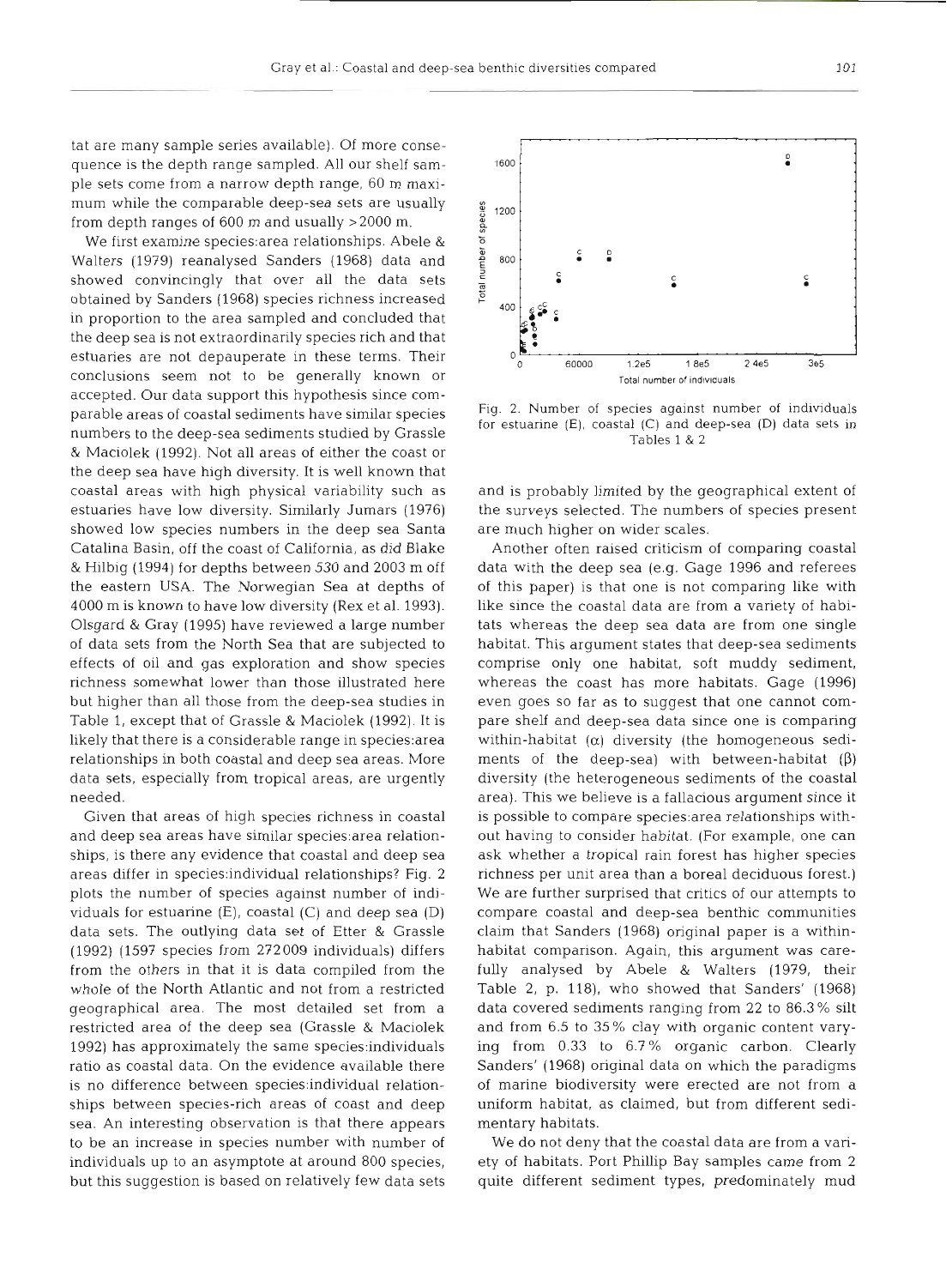and predominately sand. Nevertheless, the numbers of species taken from just 1 of these sediment types (Table 2) are still large, 93% of the total for the whole bay in the case of sand. Furthermore, as many as 197 species could be taken from a single set of 5 simultaneously taken samples from 1 sandy station, an area of  $0.5$  m<sup>2</sup> (Poore et al. 1975). Mean sediment grain size ranged from 0.3 to 0.9 mm in the Bass Strait samples, so they were remarkably uniform. There, one  $0.1 \text{ m}^2$ sample comprised 187 species and 12 out of 38 samples taken on 1 occasion comprised more than 100 species (Coleman et al. 1997). Furthermore it has been overlooked that the deep-sea data of Grassle & Maciolek (1992) are not from a single habitat. In arguing that Gray's (1994) data were from many habitats, Gage (1996) argued 'hence the clear step-like increases in accumulated species from samples ordered along a linear north-south gradient ... which may reflect not only previously unencountered species associated with the differing sediment facies, but possibly also the geographical limits in range of individual species.' This is undoubtedly true. However, examination of Grassle & Maciolek's paper (1992, their Fig. 11, p. 329) shows that these data show exactly comparable step-like increases when a new sample site was incorporated along the transect. Grassle & Maciolek (1992) acknowledged this by stating (p. 313) 'Deep-sea microhabitats tend to persist longer, be smaller in spatial extent, and be separated by longer distances between patches in comparison with the most closely studied shallow-water marine communities.' The relative scales of micro-habitats and habitats were not defined but along a 176 km transect there must be considerable habitat variation of the type described by Grassle & Maciolek (1992). Variation in habitat structure at small-scales is known to influence deep-sea fauna (Jumars 1976, Grassle & Morse-Porteus 1987, Grassle et al. 1990). Thus both Grassle & Maciolek's (1992) and our data are clearly studies of between-habitat ( $\beta$ ) diversity.

We conclude that on the basis of the data currently available similar areas of the coast and deep sea contain similar numbers of species and that there are similar species:individuals relationships and species:habitat relationships in both coastal and deep sea. The scales of the habitat patchiness may be smaller in the deep sea as noted by Grassle & Maciolok (1992) but the fauna is comparably smaller also. Since species: area, species: individual and species: habitat patterns are comparable in coastal areas and the deep sea there are no needs for complex explanations of the reasons for differences between the two [see Gage & Tyler (1992) for a coverage of the theories explaining the purported coast:deep-sea diversity gradient].

Warwick & Clarke (1996) raised another issue claiming that in benthic sediment assemblages there are more species of intermediate-sized organisms than larger or smaller. Based on analyses of some benthic communities, but largely on one area the Bay of Morlaix, they suggested that smaller organisms will comprise fewer species per 100 individuals than larger organisms. Following this line of reasoning, which we have no reason to doubt, samples retained on a 1 mm sieve should have more species per 100 individuals than samples retained on a finer sieve (as well as the more obvious greater species per unit area). We are not convinced that different mesh sizes are totally responsible since our data from southern Australia are contradictory. The greatest species:individual ratio of the 4 shelf sites for which we present data is in Bass Strait. Here, samples were seived on 0.5 mm, while 1 mm was used elsewhere, but produced the most species and third lowest number of individuals. Table 2 highlights the differences. This observation indicates how difficult it is to make generalisations from few samples.

An important argument for future research agendas is that coastal habitats at landscape scales are far more varied than the deep sea with estuaries, coastal sand and mud flats, rocky shores, seagrass beds, kelp forests, mangroves and coral reefs. Thus it is intuitive (because many species are restricted to 1 or a few of these habitats) that overall coastal biological diversity must be higher than that of the deep sea floor. Here we have shown that in 1 of these habitats alone species richness can be higher in coastal areas than in the 1 data set available for the deep sea.

The current distribution of diversity could theoretically be related to local ecological factors and processes (e.g. disturbance), but studies of such processes cannot be used to explain large-scale patterns. This is because factors responsible for creating an assemblage of species may be different from those maintaining that diversity, and ecological hypotheses are thus untestable over large spatial scales. Phylogenetic data, hypotheses about the evolutionary history oi organisms, are more tractable areas of study since they integrate ecological outcomes (the ultimate fates of populations over large temporal scales) into evolutionary trees. These phylogenies are testable hypotheses, and once accepted as robust representations of the evolutionary history of a group of organisms they can be used to investigate historical relationships between faunas of different regions. Data of this type are sorely needed for marine benthic invertebrates.

*Acknowledgement.* We thank Noel Coleman for allowing us to use the Bass Strait data in this analysis.